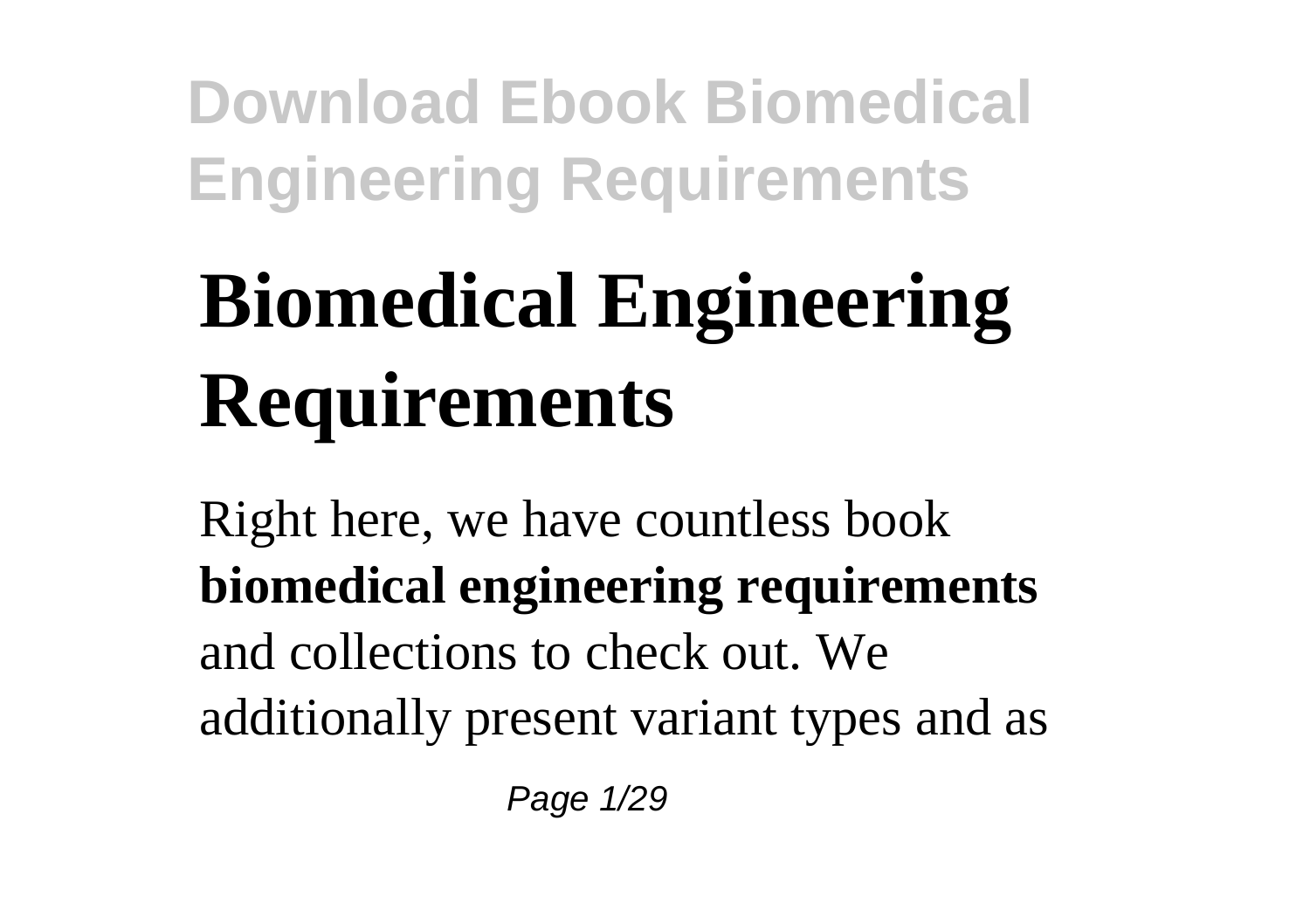well as type of the books to browse. The within acceptable limits book, fiction, history, novel, scientific research, as with ease as various other sorts of books are readily straightforward here.

As this biomedical engineering requirements, it ends happening bodily Page 2/29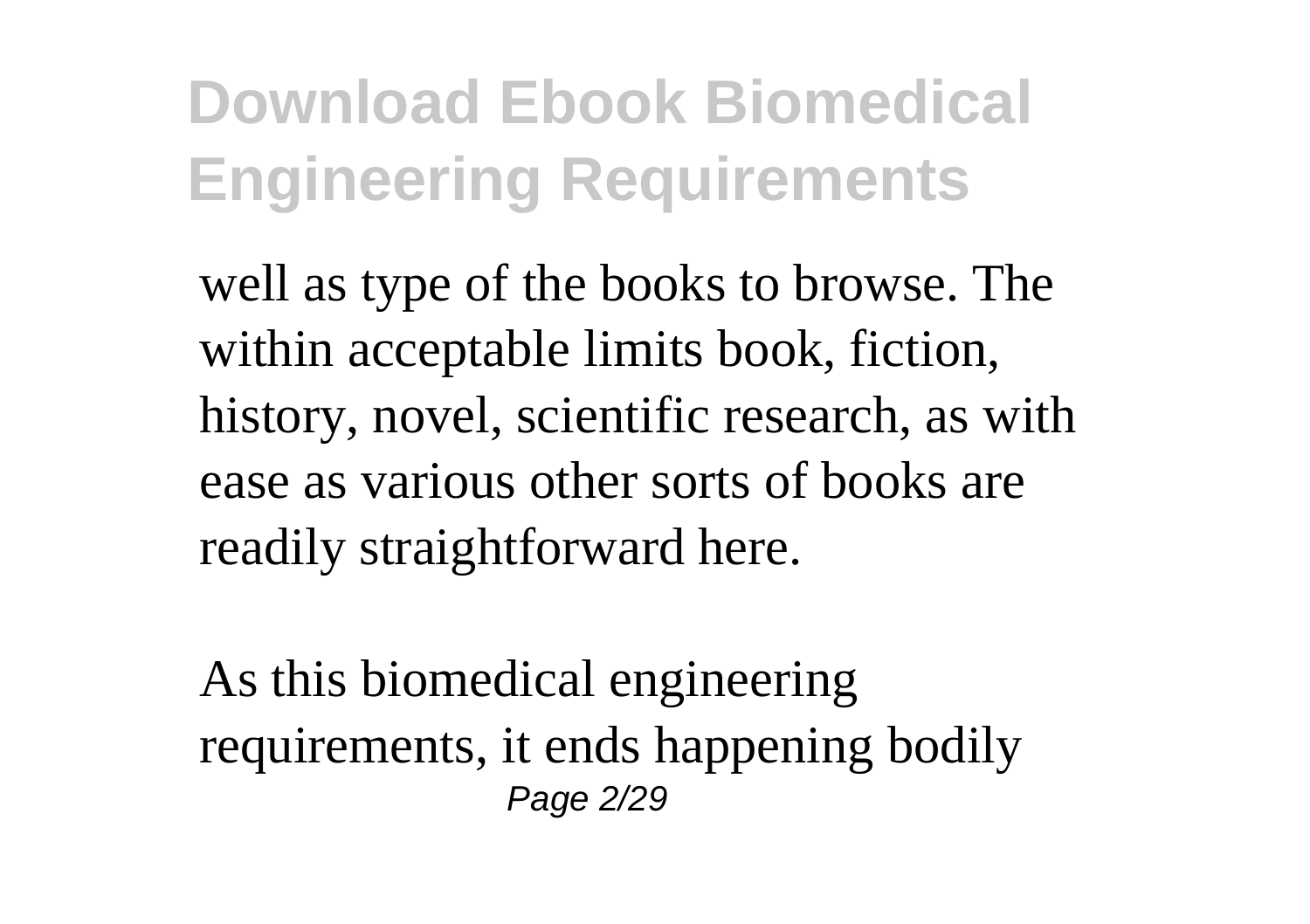one of the favored books biomedical engineering requirements collections that we have. This is why you remain in the best website to see the incredible books to have.

Better to search instead for a particular Page 3/29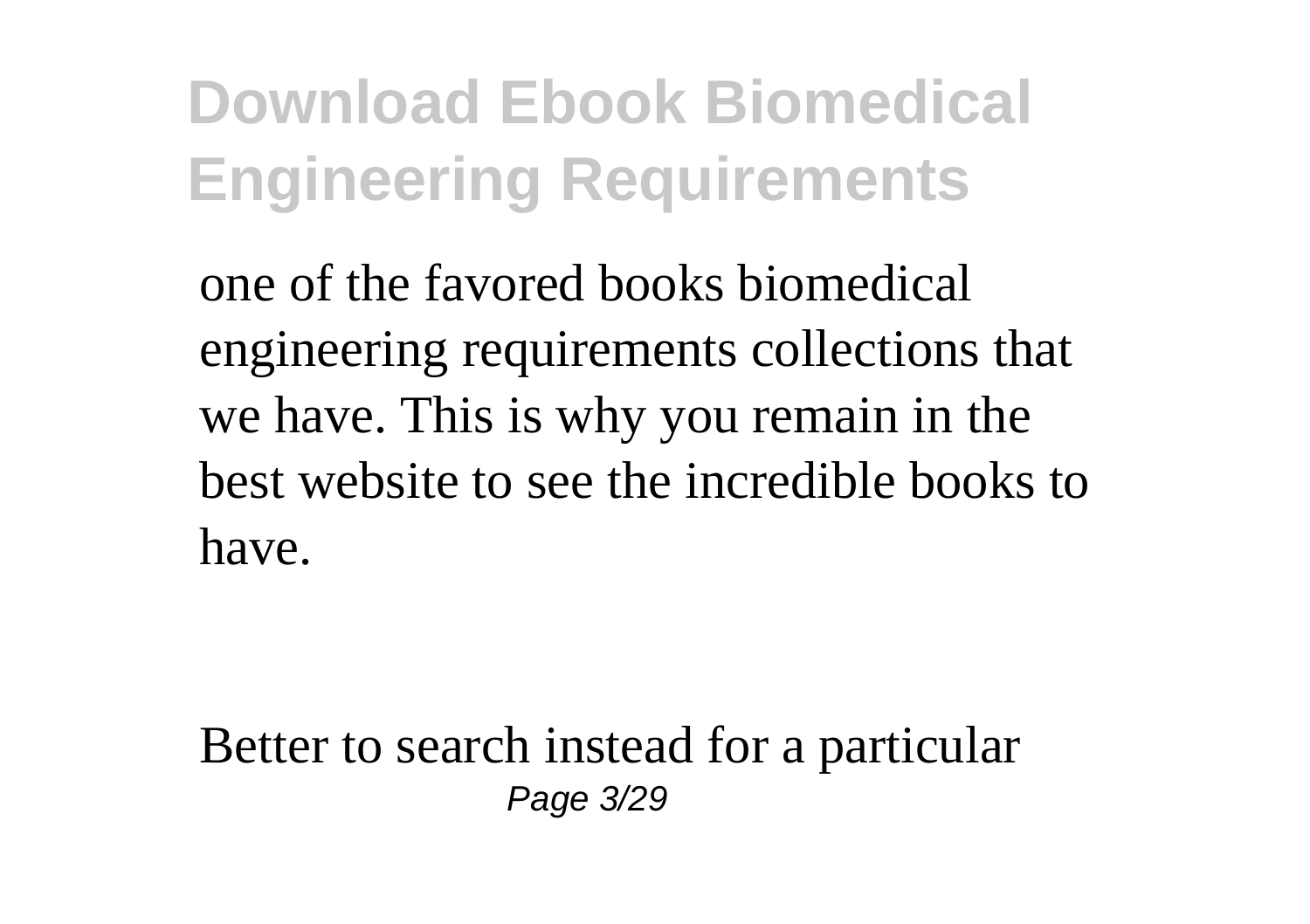book title, author, or synopsis. The Advanced Search lets you narrow the results by language and file extension (e.g. PDF, EPUB, MOBI, DOC, etc).

**Biomedical Engineering | Undergraduate Programs ...** Page 4/29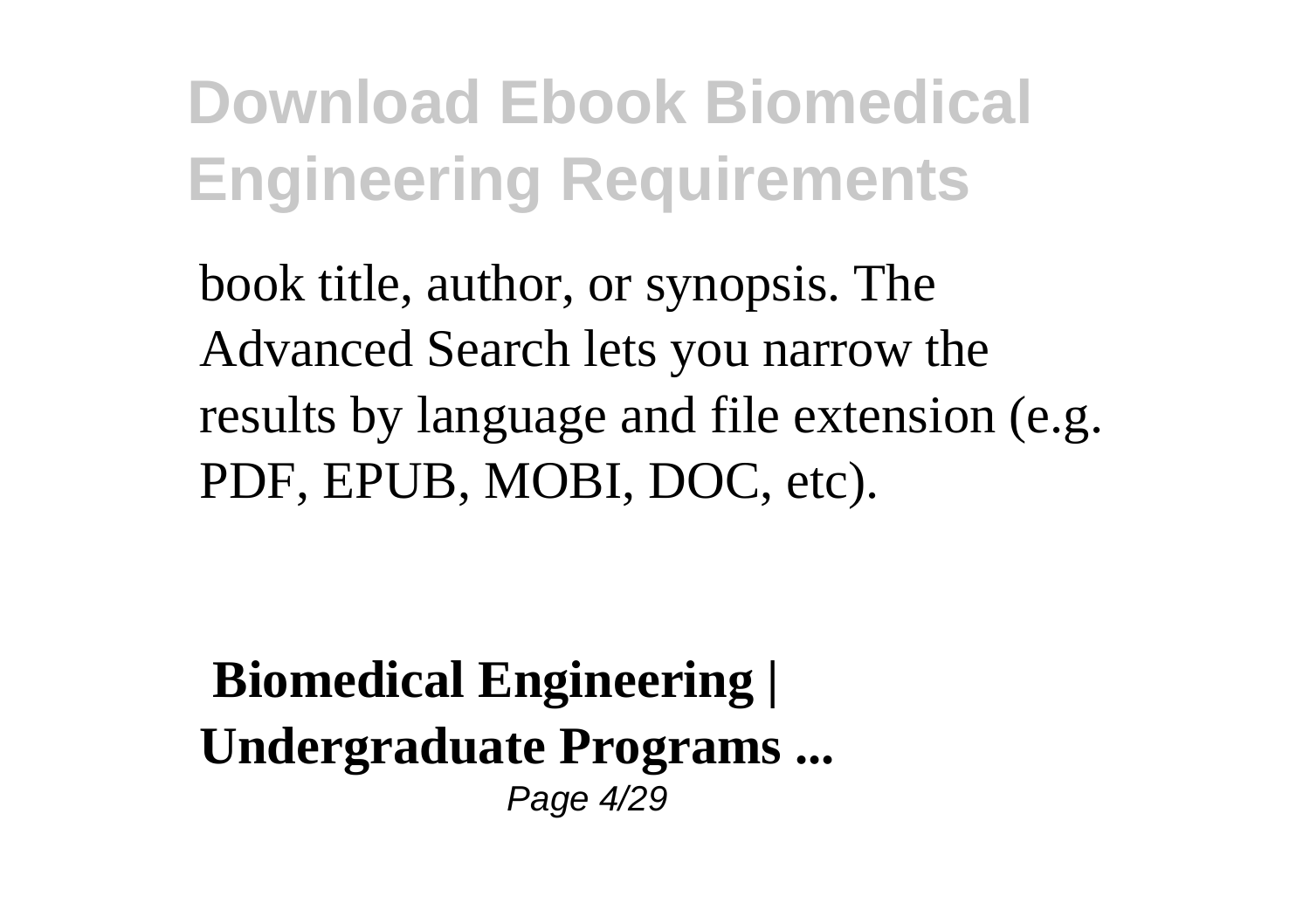Biomedical engineers typically need a bachelor's degree in biomedical engineering or bioengineering, or in a related engineering field. Some positions may require a graduate degree.

**Requirements | Biomedical Engineering (M.S.) | University ...** Page 5/29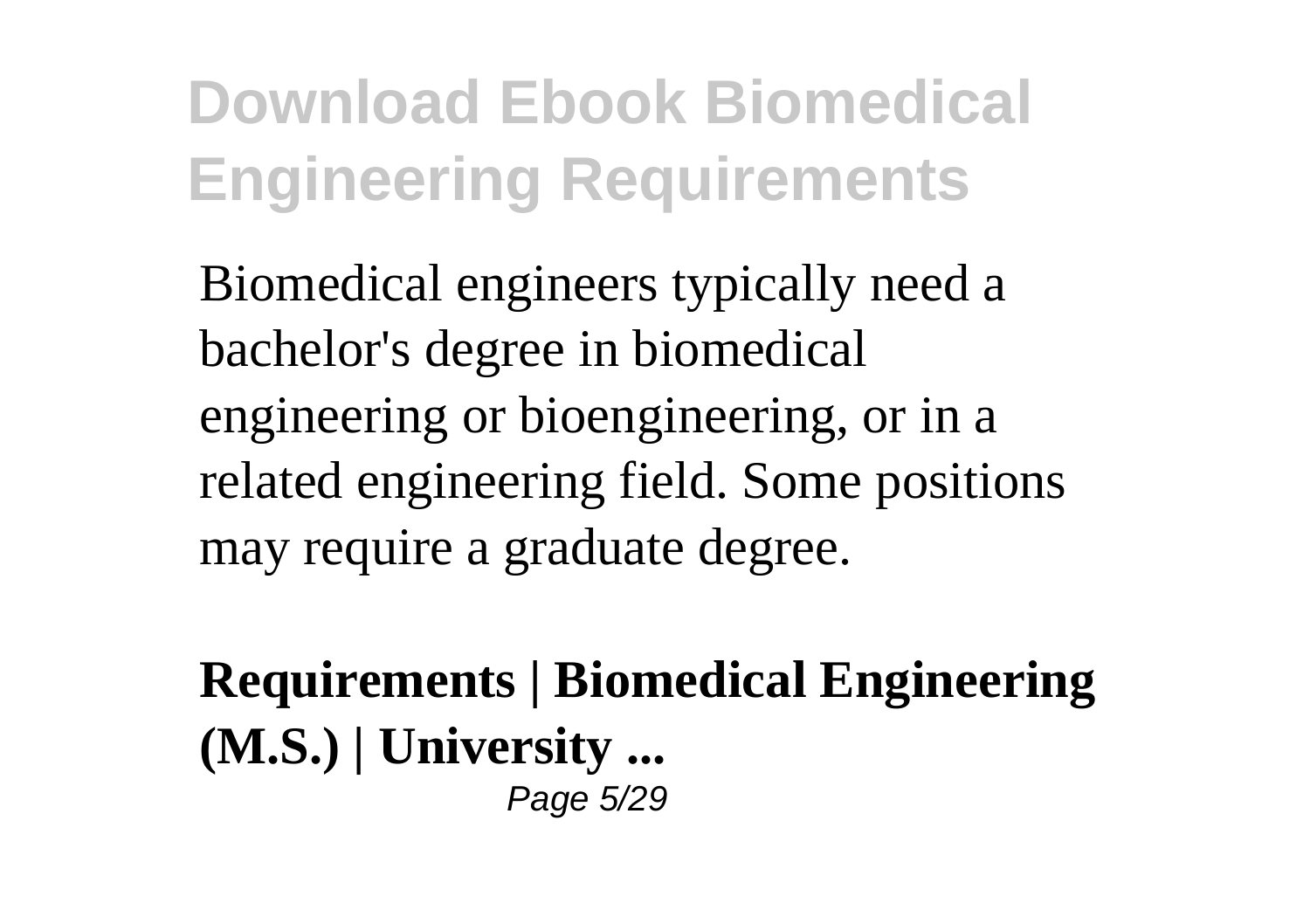Bachelors of Science Degree requirements. The BS degree in biomedical engineering requires 129 credits. For an in-depth look at our requirements, please refer to the Undergraduate Advising Manual.

#### **Biomedical Engineer: Job Duties &** Page 6/29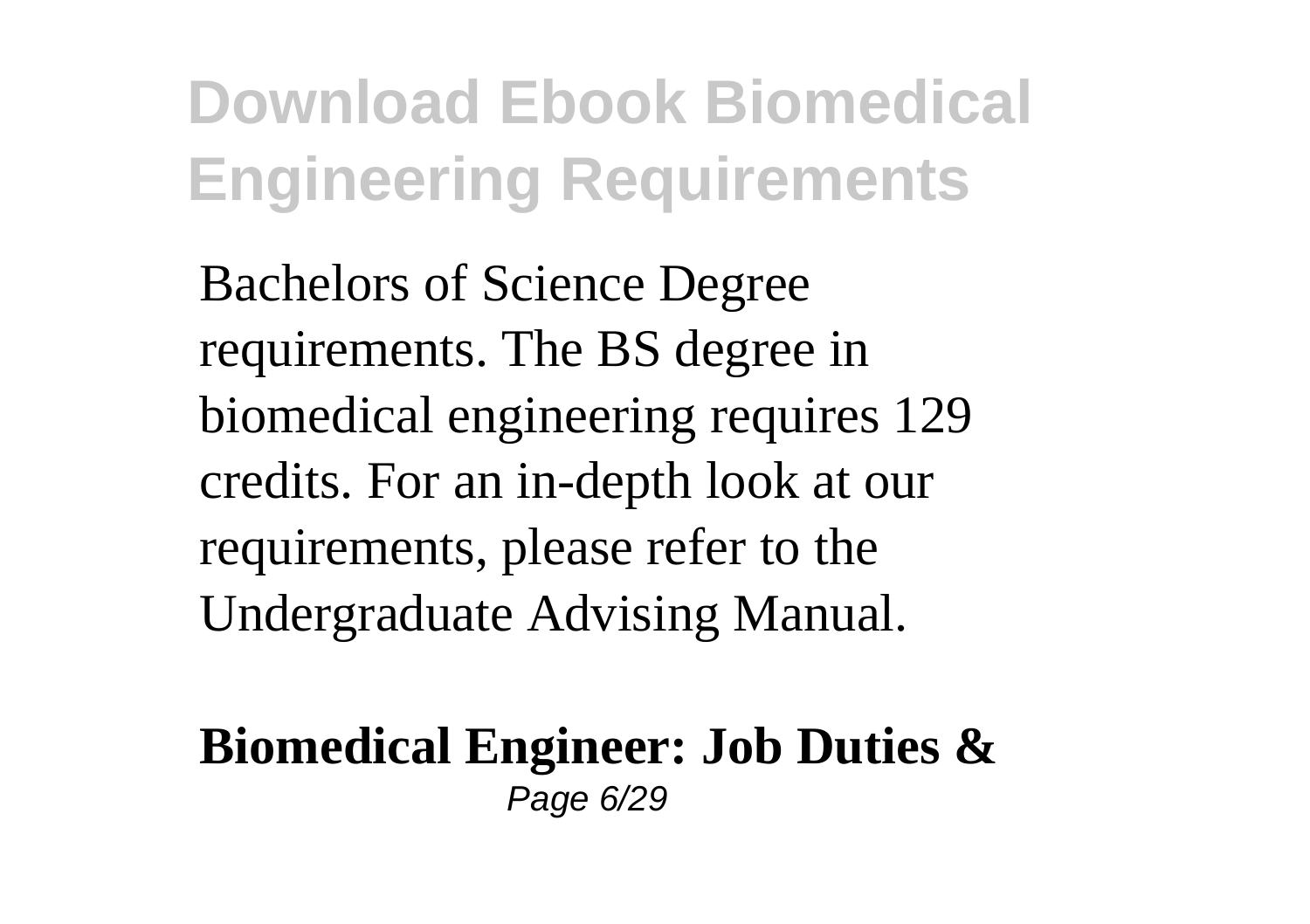#### **Career Requirements**

A graduate degree in biomedical engineering will offer courses such as biomedical devices, mechanobiology, biosystems analysis, cell engineering, biomedical optics and cardiovascular bioengineering. A master's program may also require completion of a thesis project. Page 7/29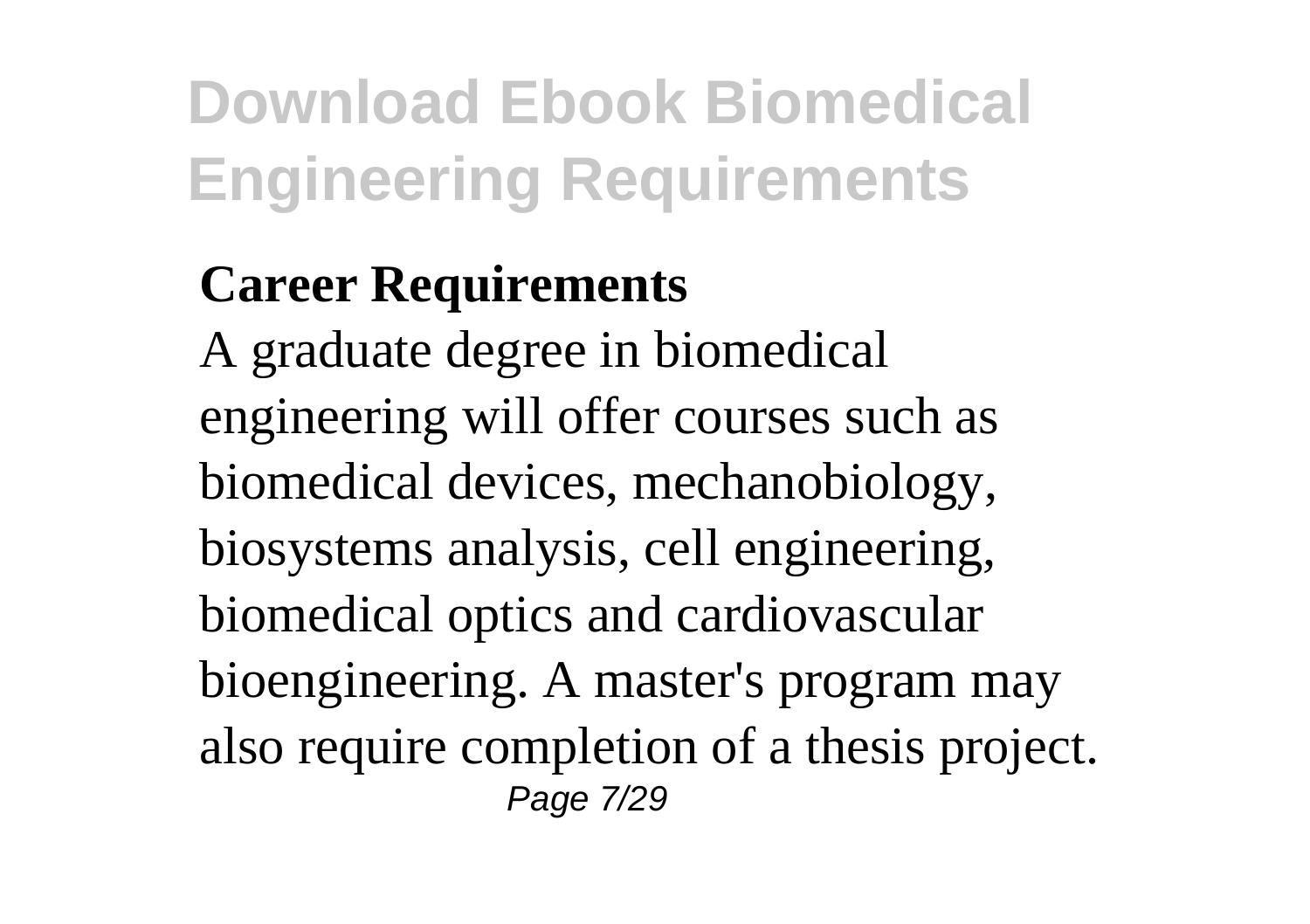**Biomedical Engineering | UC Davis** The Biomedical Engineering Design course is a required, two-semester capstone course for undergraduate students. Students work in a team to tackle a real-world, open-ended design project in the biomedical field.

Page 8/29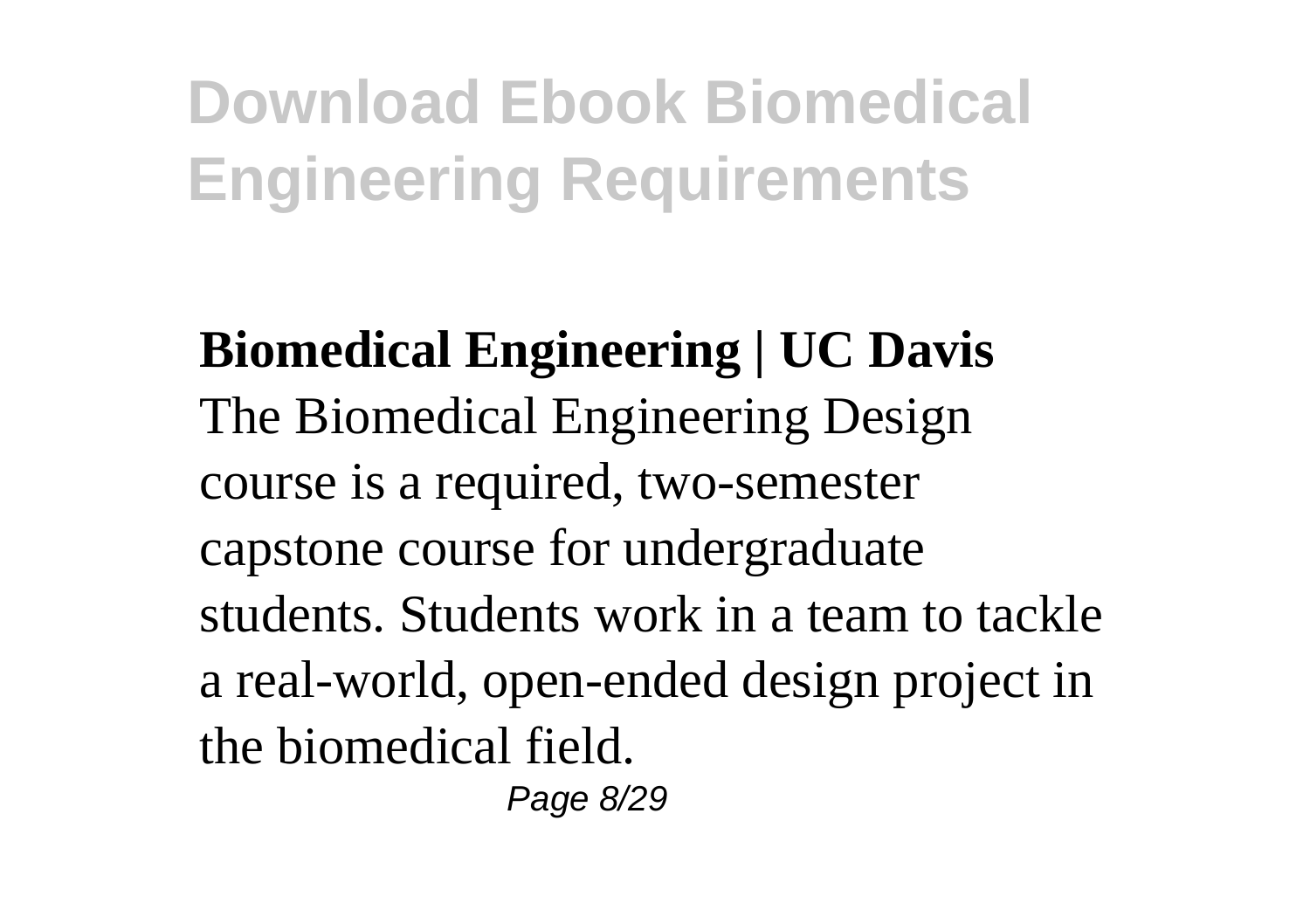**Biomedical Engineering, B.S. < University of Wisconsin-Madison** Biomedical Engineering admission requirements Ontario students: six Grade 12 U and/or M courses including Advanced Functions (minimum final grade of 70% is required) Calculus and Page 9/29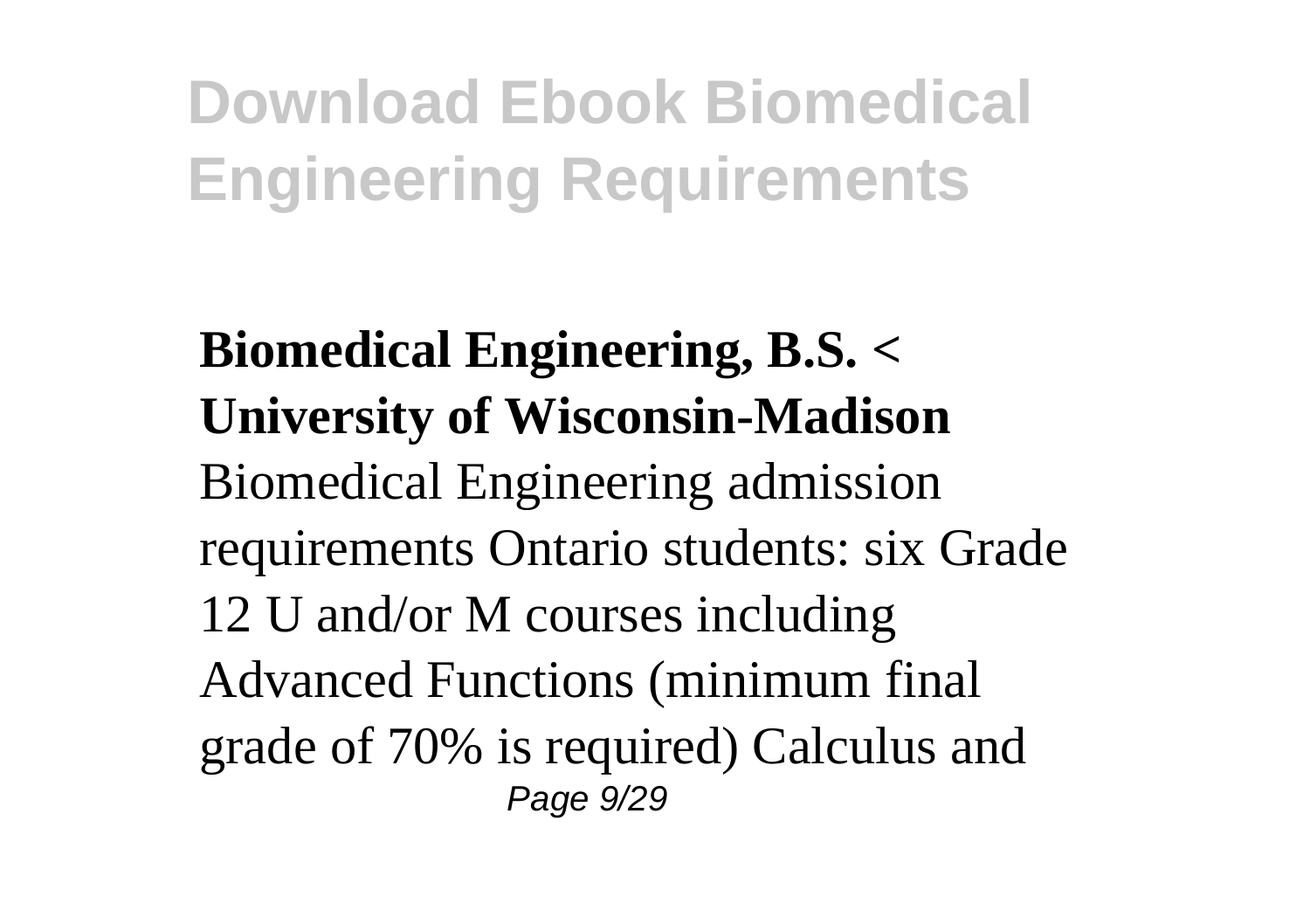Vectors (minimum final grade of 70% is required)

#### **Biomedical Engineers : Occupational Outlook Handbook: : U ...** Major Requirements Full course requirements, admissions information, course descriptions, and a suggested four-Page 10/29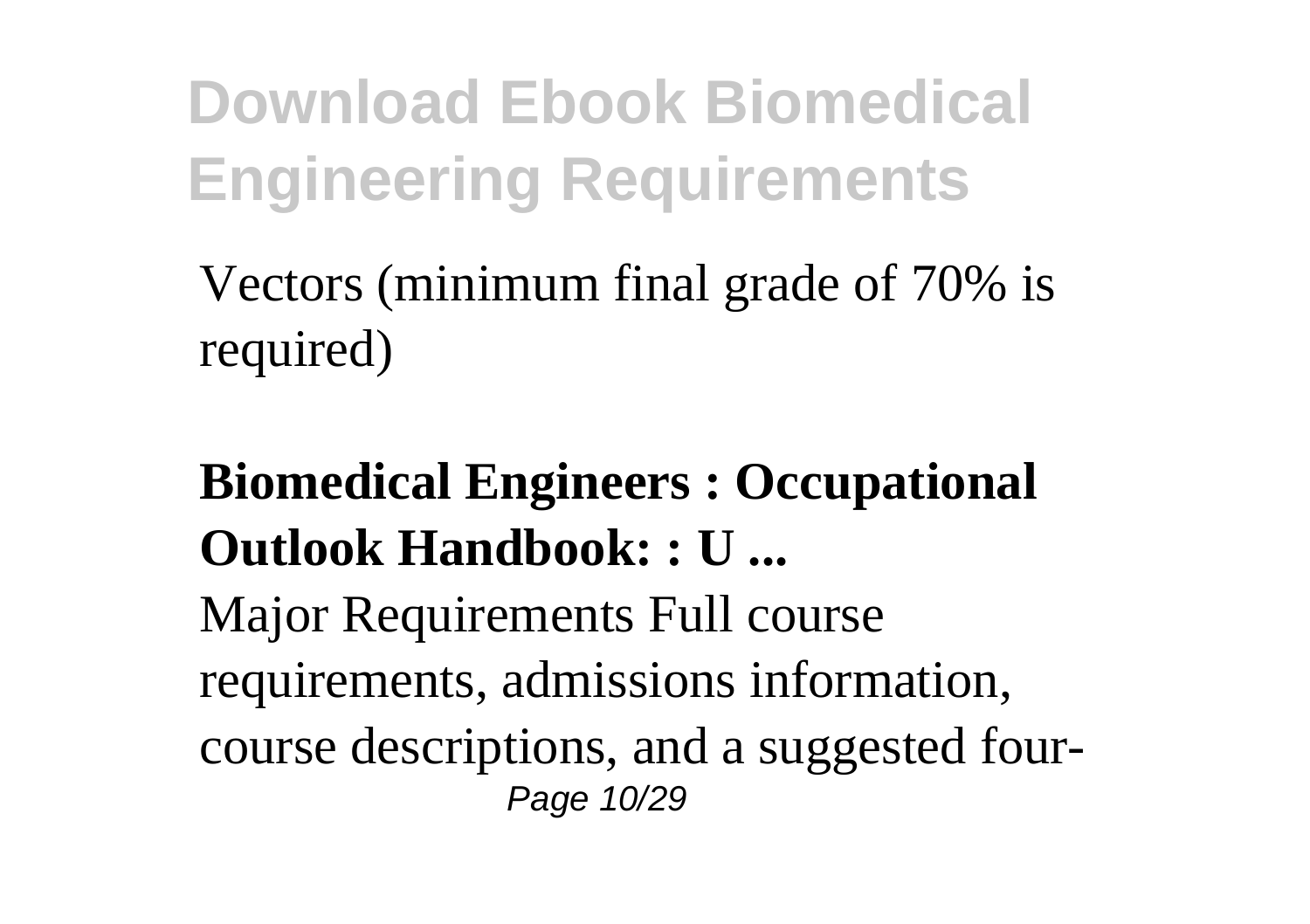year plan of study for the BME major can be found in the UAB Undergraduate Catalog . The bachelor's degree program is accredited by ABET , the Engineering Accreditation Commission, and is the only accredited BME undergraduate program in Alabama.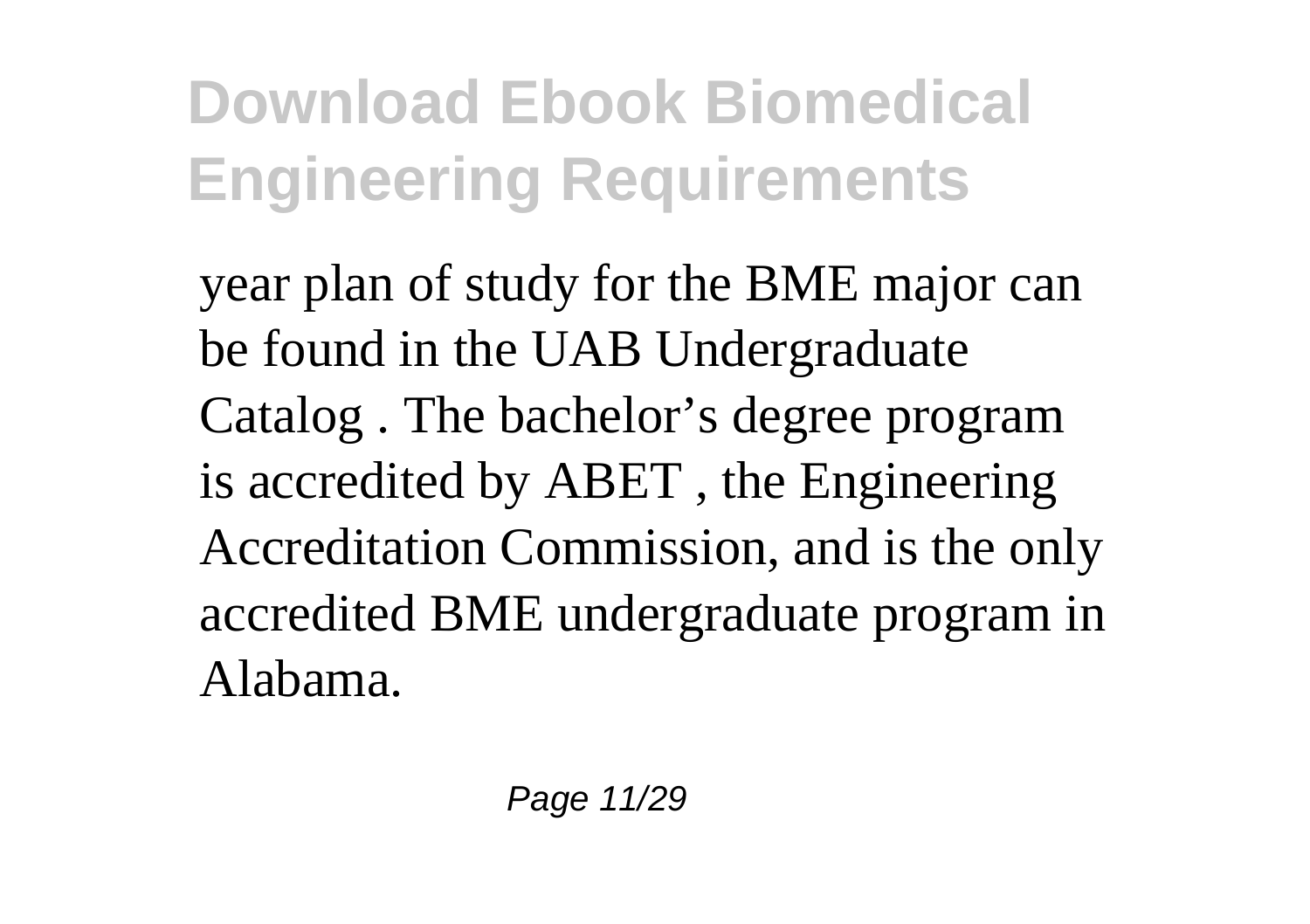#### **BS Degree Requirements | Johns Hopkins Department of ...**

Duties. Biomedical engineers design electrical circuits, software to run medical equipment, or computer simulations to test new drug therapies. In addition, they design and build artificial body parts, such as hip and knee joints. In some cases, they Page 12/29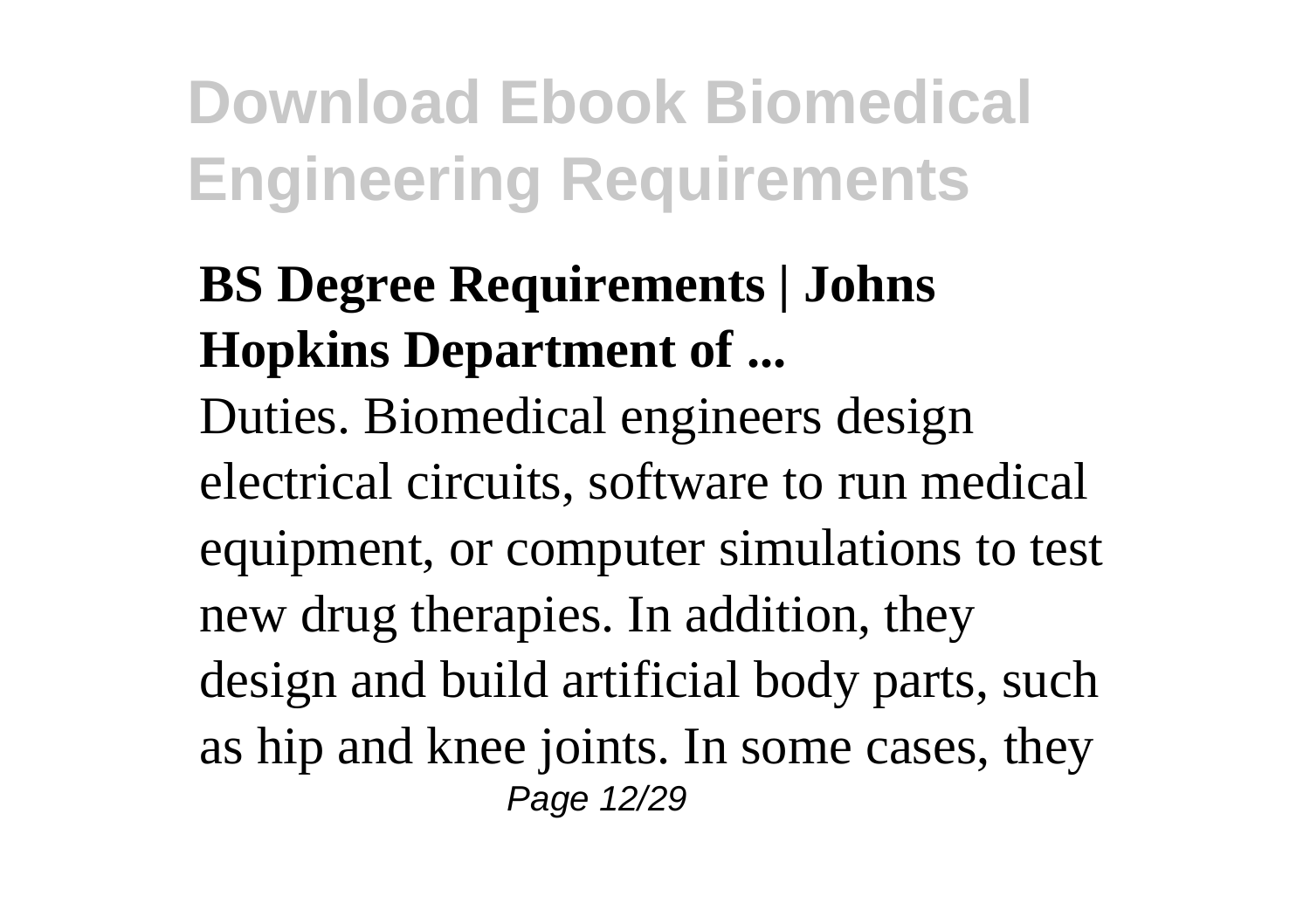develop the materials needed to make the replacement body parts.

#### **Master's Program Curriculum Requirements | Biomedical ...** Applicants for study in biomedical engineering should have a bachelor's degree in engineering or science, with the Page 13/29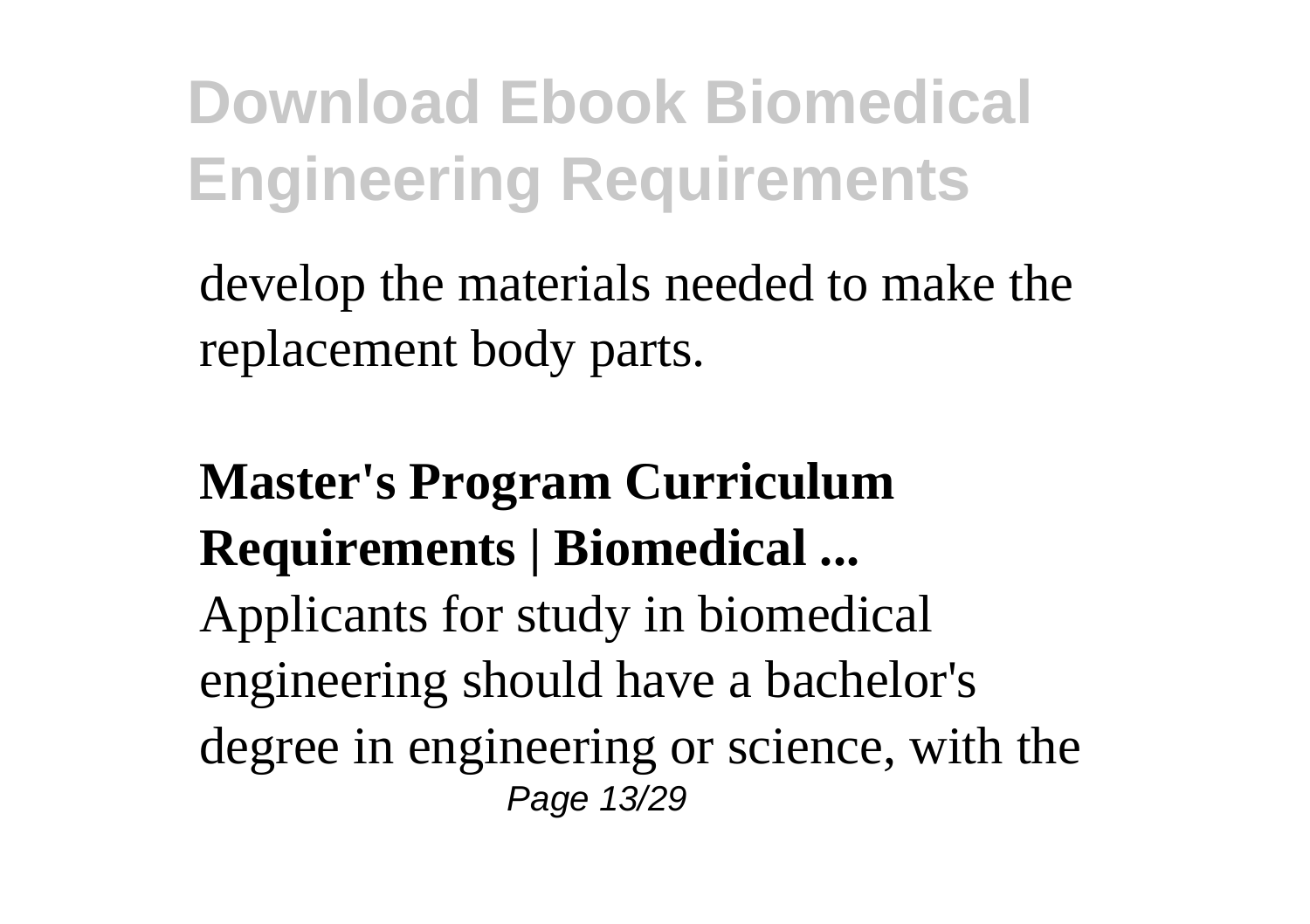following minimum preparation: Biology one semester of molecular-based biology Mathematics - calculus, differential equations, and statistics; one semester of computer programming highly recommended.

#### **Major Requirements - School of** Page 14/29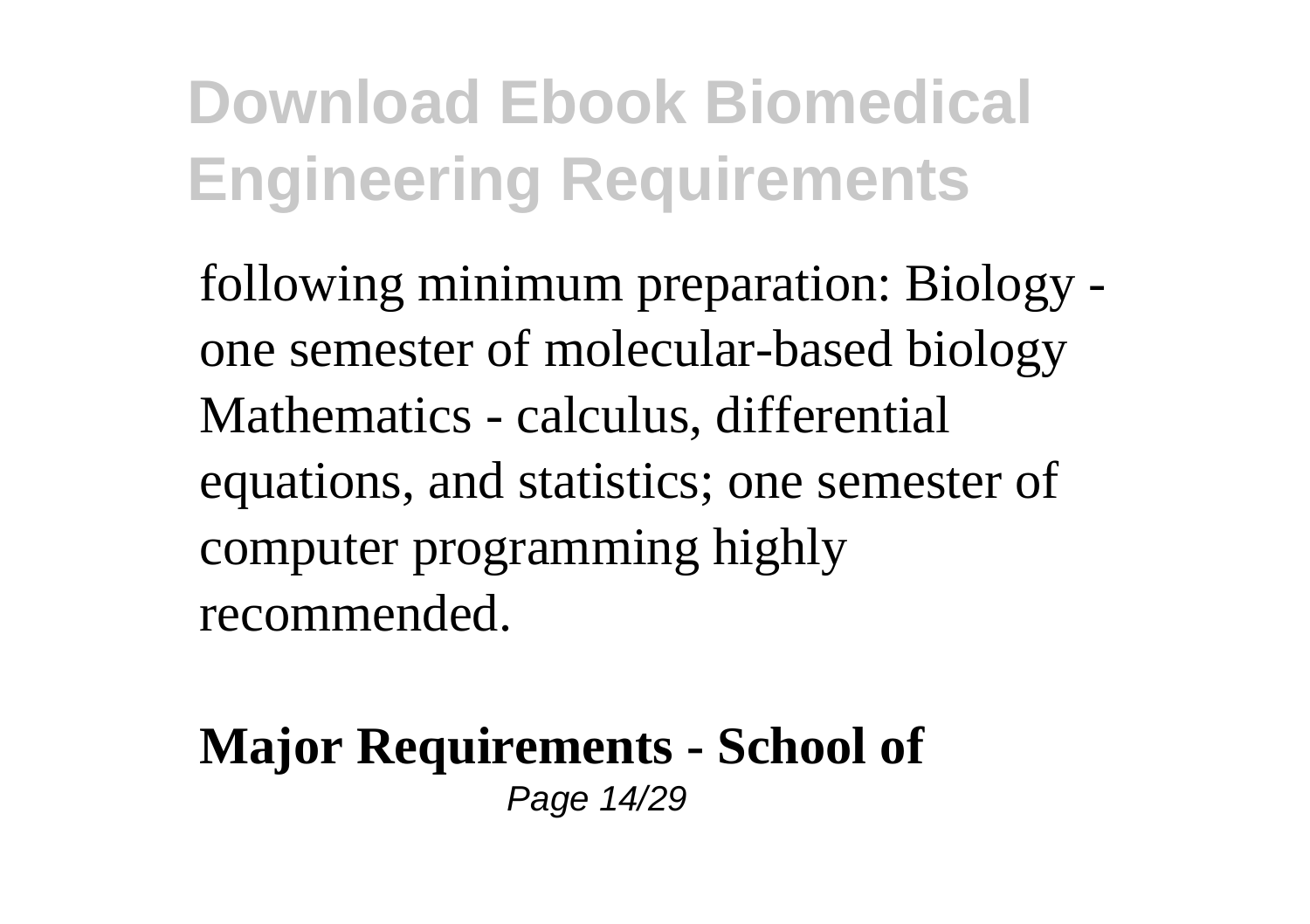#### **Engineering -Biomedical ...**

Biomedical Engineering. The biomedical engineering program is administered jointly by the Division of Biology and Medicine and the School of Engineering under the umbrella of the Center for Biomedical Engineering. Students have access to the programs and facilities of Page 15/29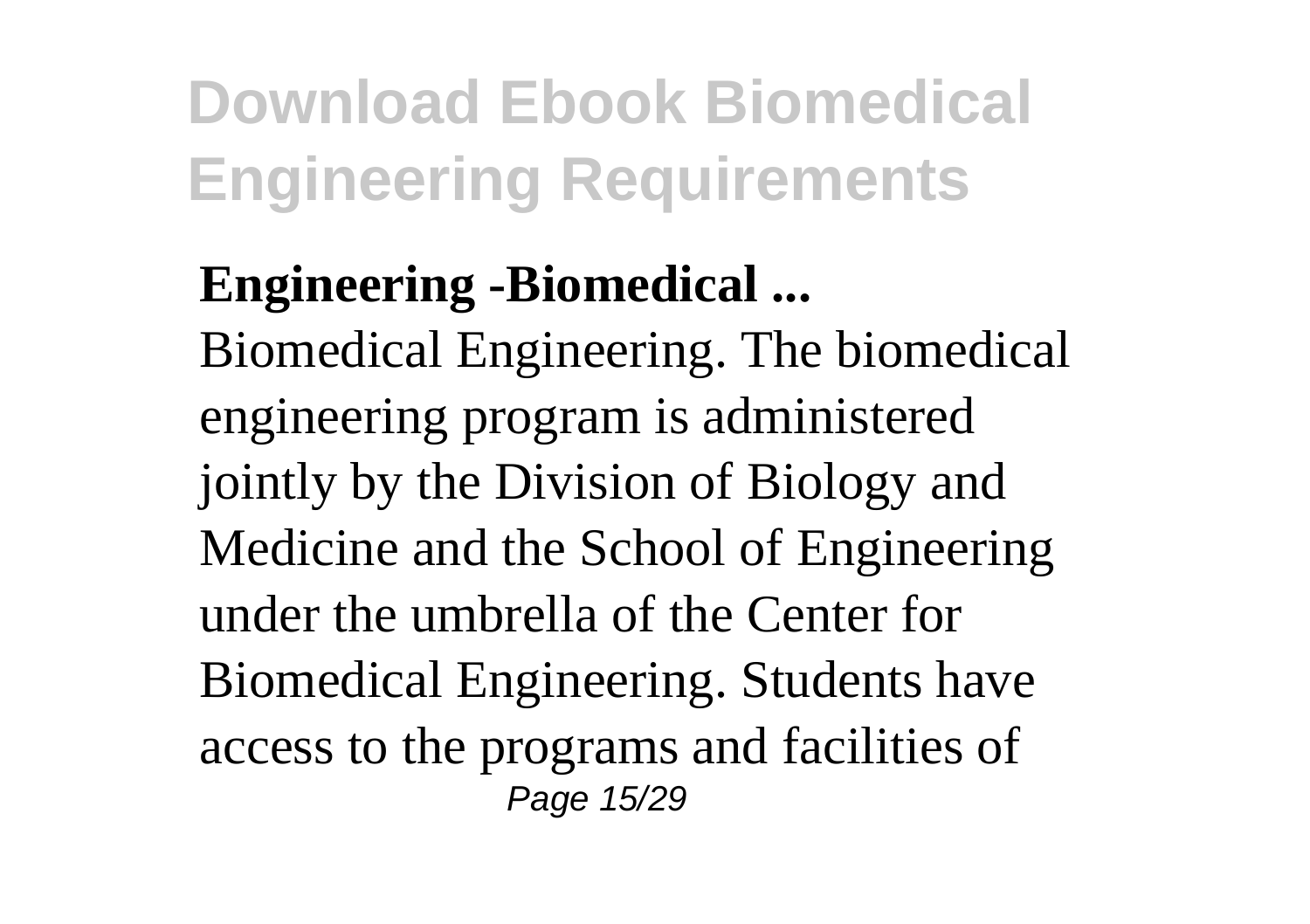both departments as well as Brown's affiliated hospitals.

#### **Biomedical Engineer: Career Definition, Job Outlook, and ...** Admission Requirements Bachelor of Science degree from an ABET-accredited engineering program; or Students holding Page 16/29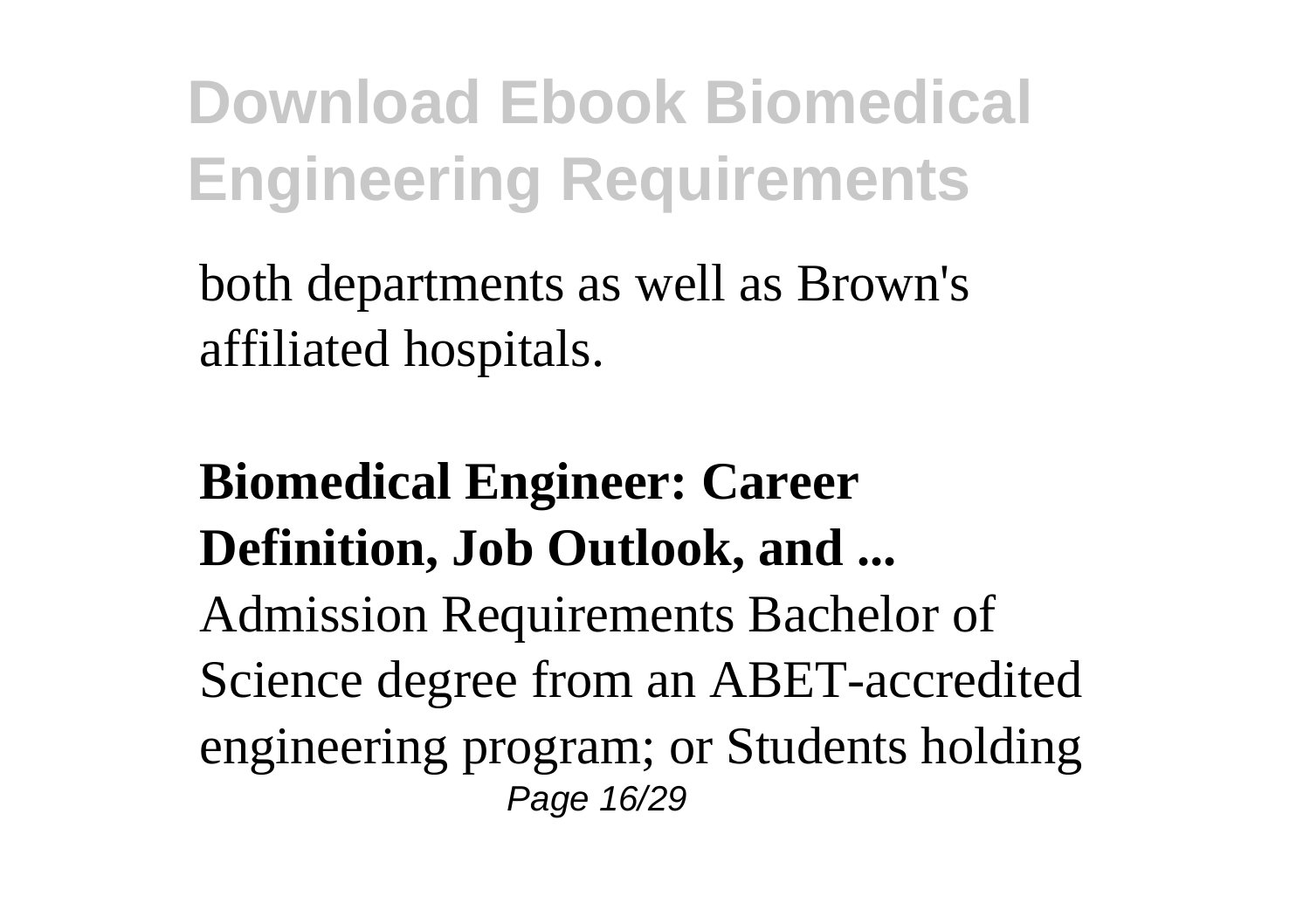a B.S. degree in other disciplines may be admitted to Qualified Status with an obligation to acquire the necessary background undergraduate engineering knowledge.

#### **BME Graduate School Degree Requirements | Graduate Program ...** Page 17/29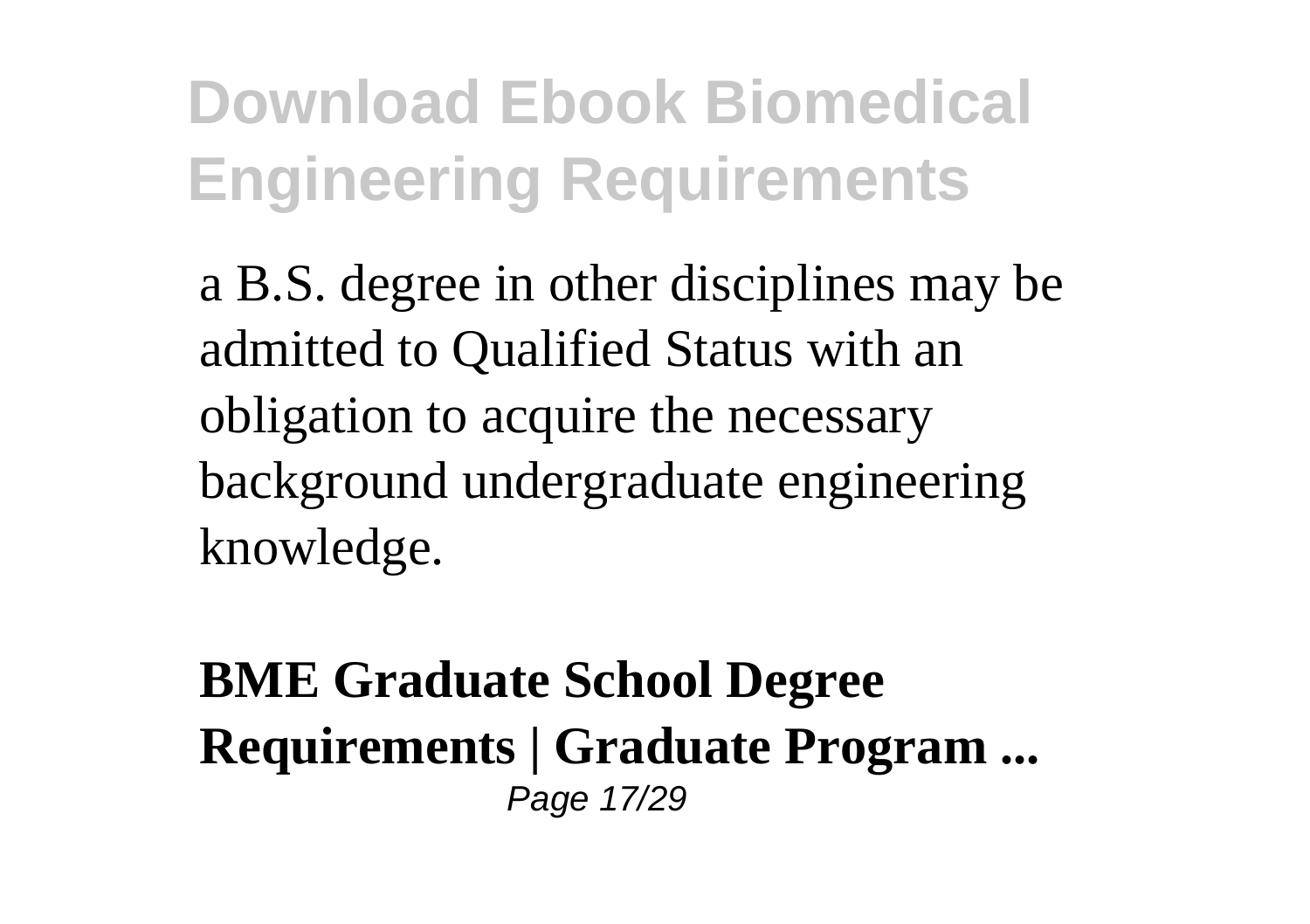Biomedical engineering applies engineering expertise to analyze and solve problems in biology and medicine in order to enhance health care. Students involved in biomedical engineering learn to work with living systems and to apply advanced technology to the complex problems of medical care.

Page 18/29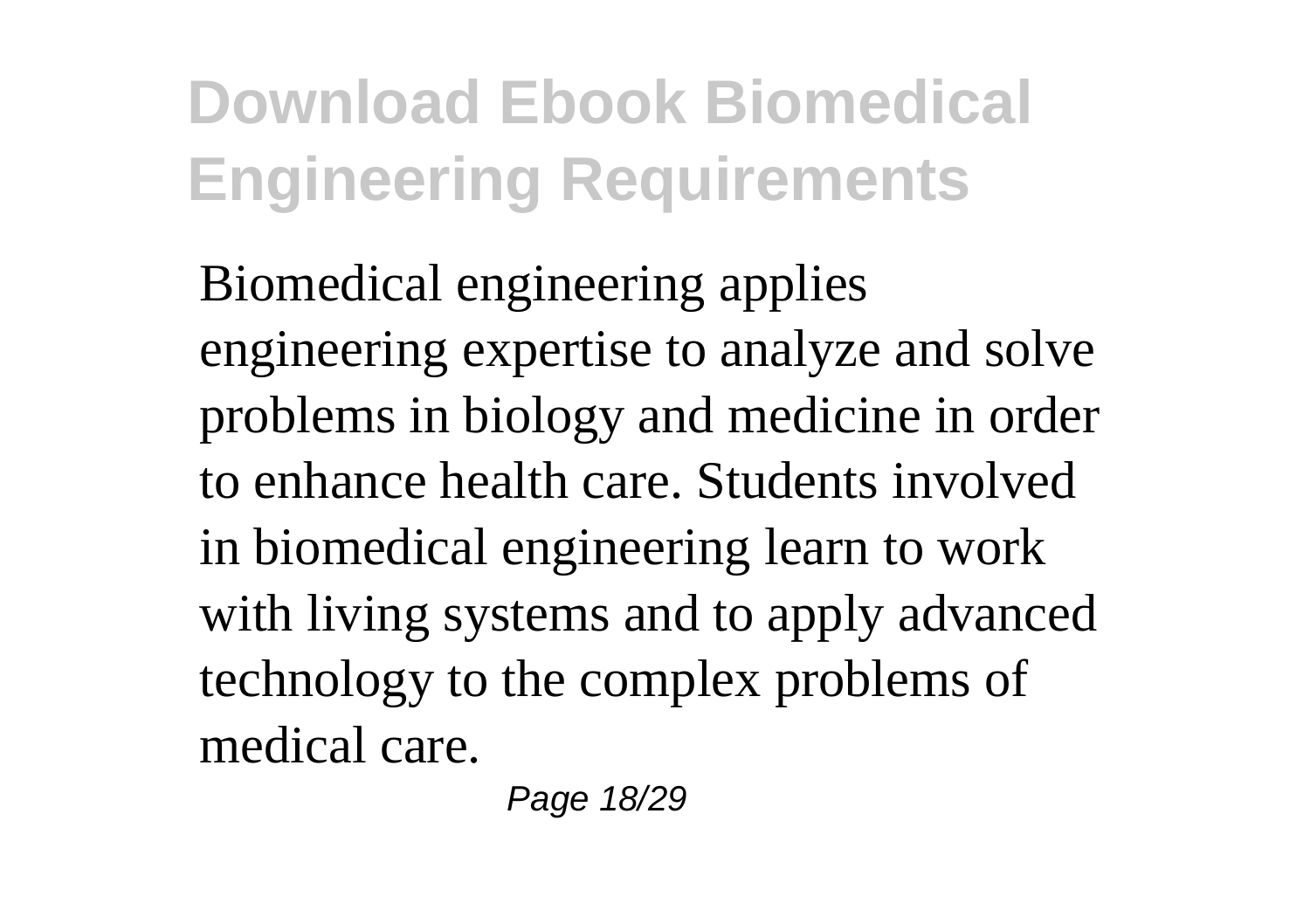**Biomedical Engineering Requirements** After completing a bachelor's degree in biomedical engineering, many students choose to enroll in a graduate degree program to help them attain high-level research positions in the field. Page 19/29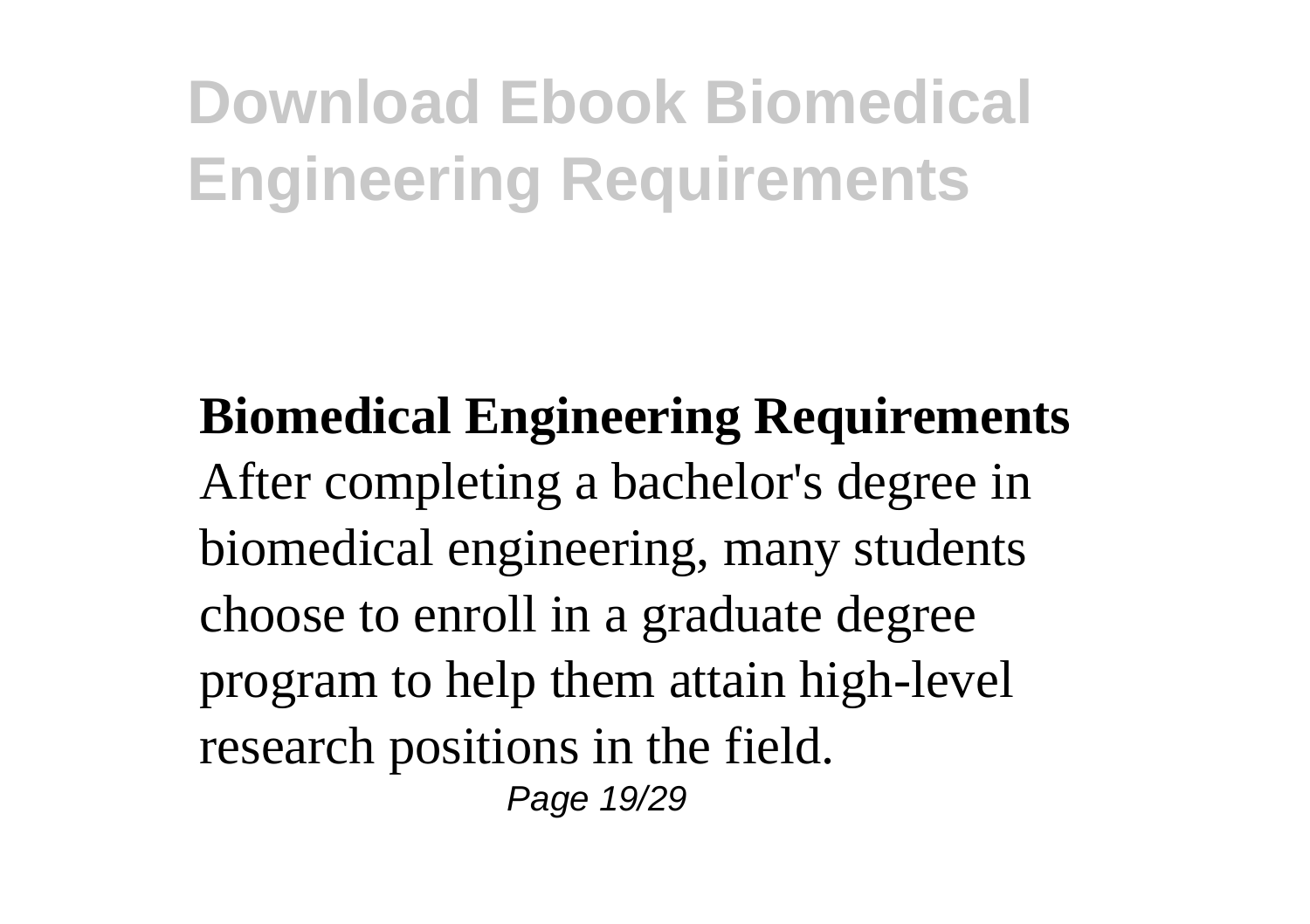#### **Undergraduate Program | Biomedical Engineering**

Biomedical engineering (BME) is the application of engineering tools for solving problems in biology and medicine. It is an engineering discipline that is practiced by professionals trained Page 20/29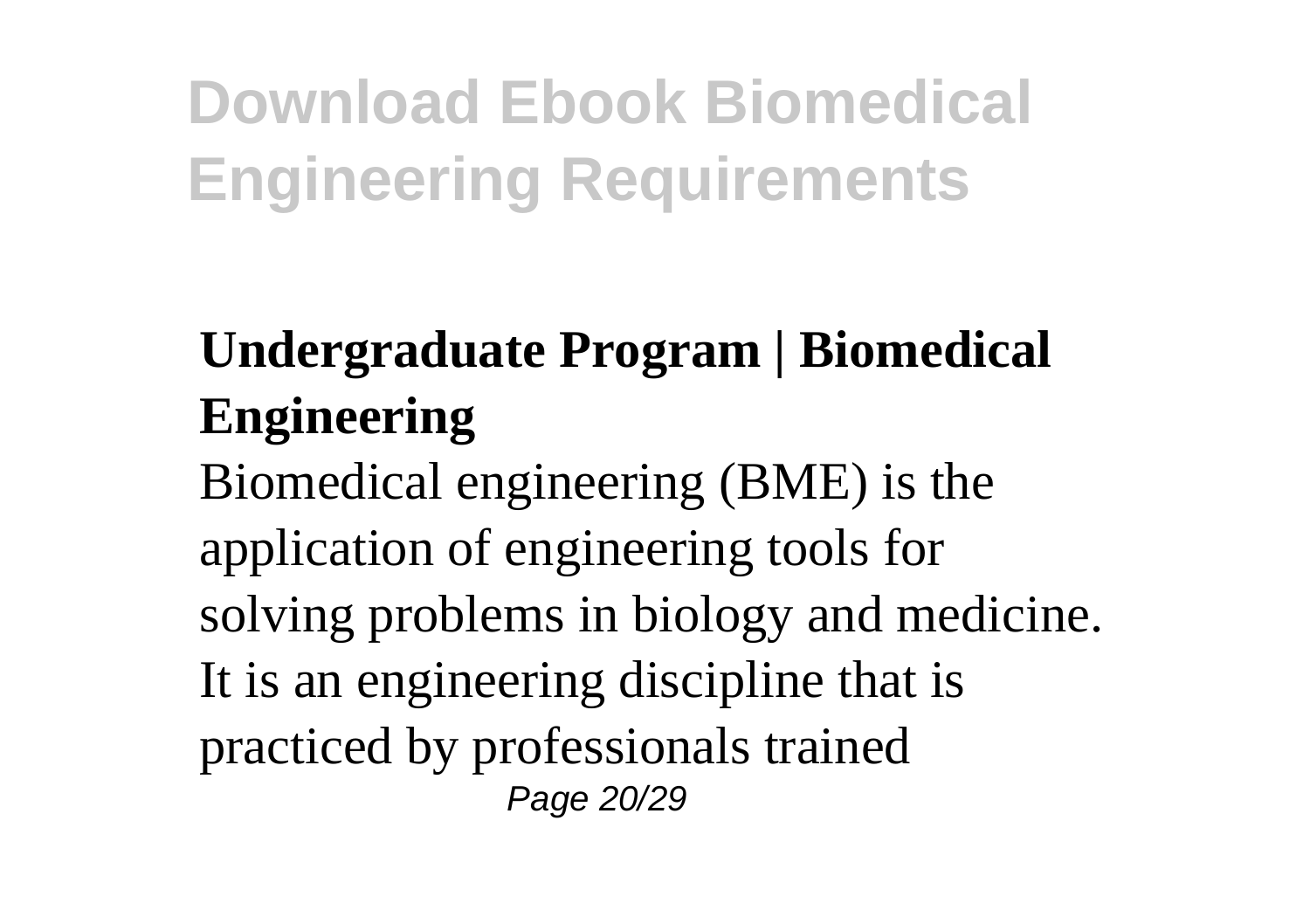primarily as engineers, but with a specialized focus on the medical and biological applications of classical engineering principles.

**Prerequisites and Requirements for a Biomedical ...**

Requirements for the Major in Biomedical Page 21/29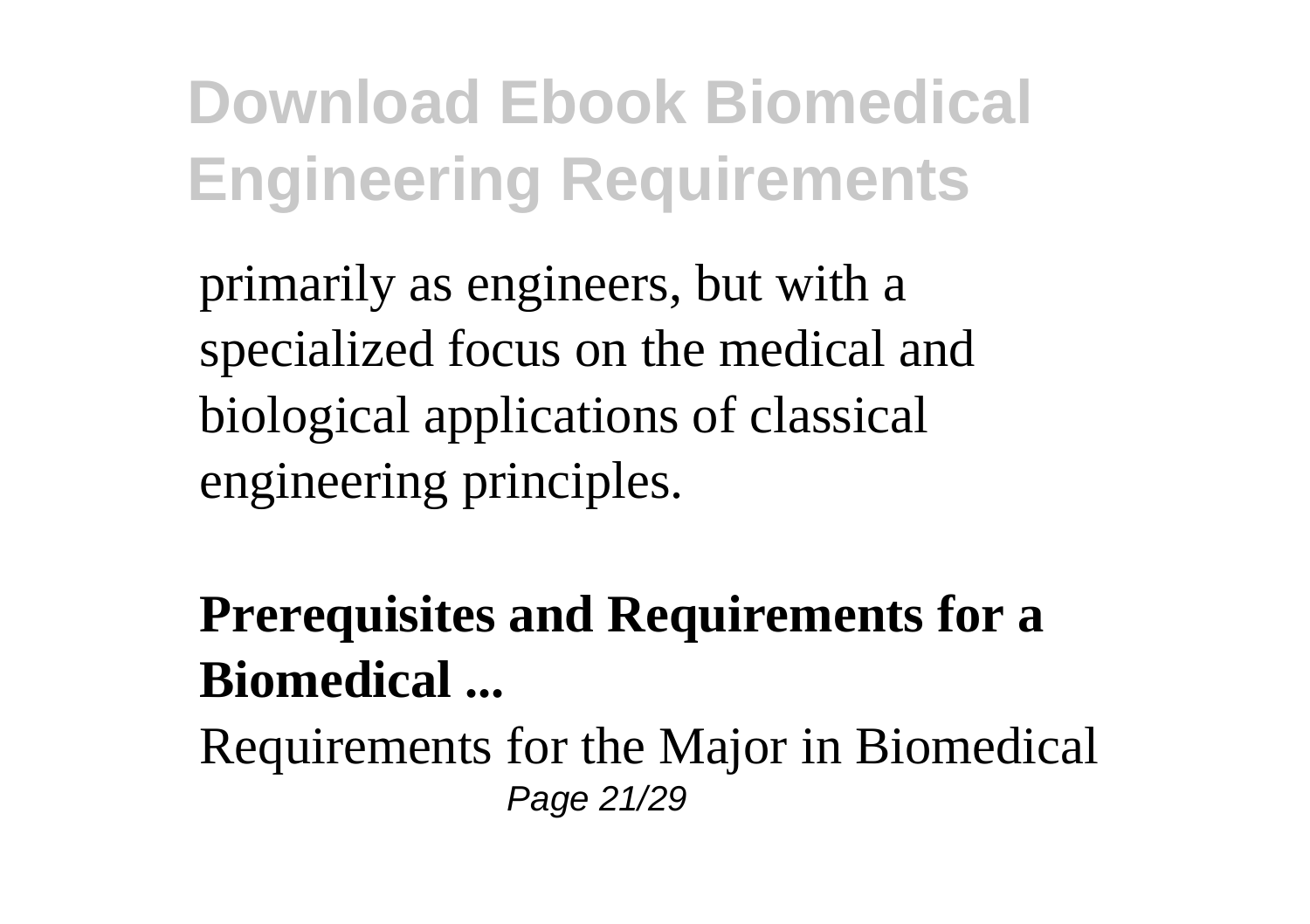Engineering (BME) This is a prestigious five year BE/MS program which is offered to approximately the top 10% of the junior class. The combined degree is designed for students who are seeking a challenge and a more diverse range of studies.

#### **Biomedical Engineering Undergraduate** Page 22/29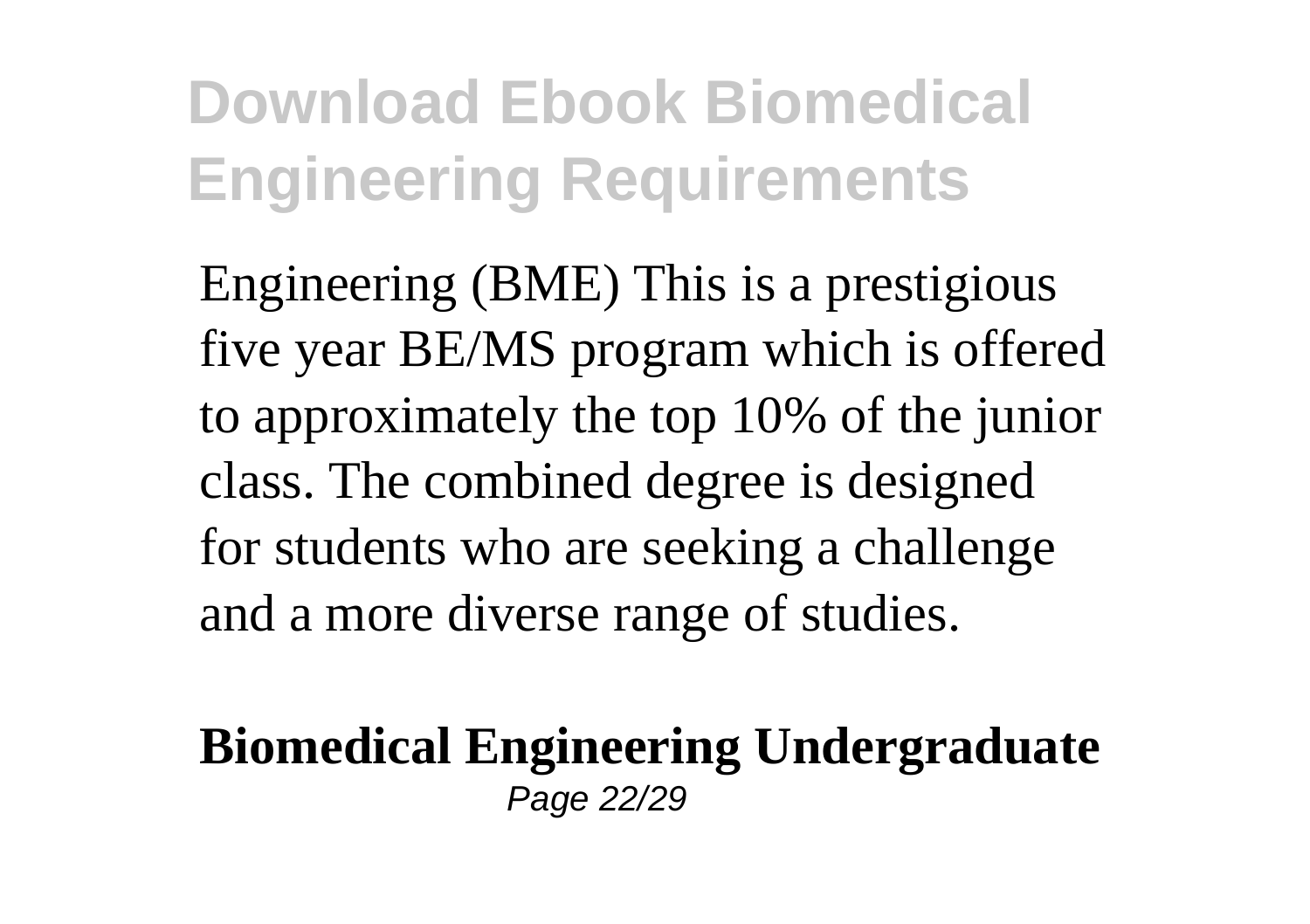#### **Curriculum ...**

Students are introduced to a quantitative, engineering approach to cellular biology and mammalian physiology. Beginning with biological issues related to the cell, the course progresses to considerations of the major physiological systems of the human body (nervous, circulatory, Page 23/29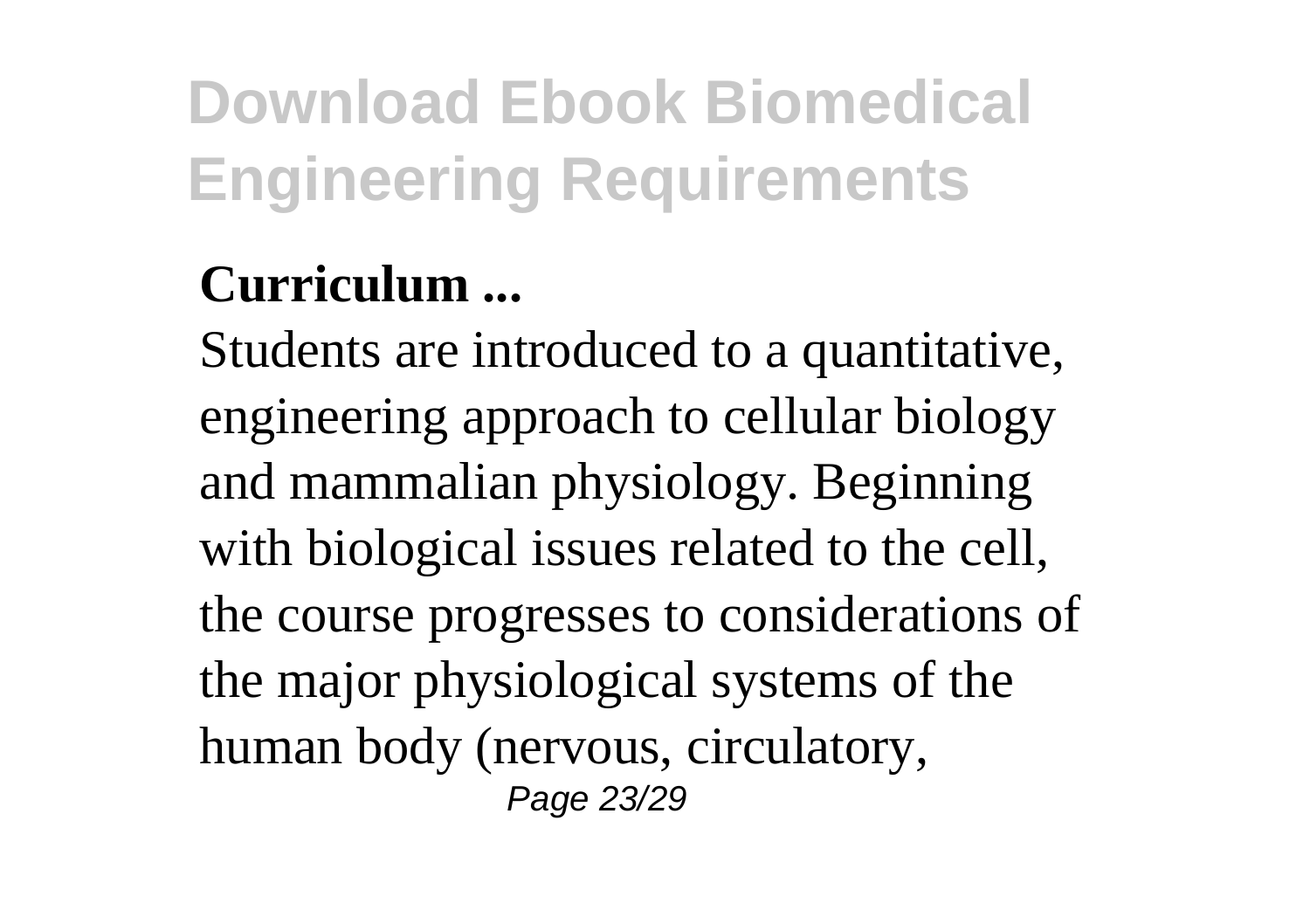respiratory, renal). SEAS Elective: Engineering Technical Elective ...

#### **Degree Requirements | Biomedical Engineering**

Become a Biomedical Engineer. Common coursework in a 4-year engineering program that will prepare you for a career Page 24/29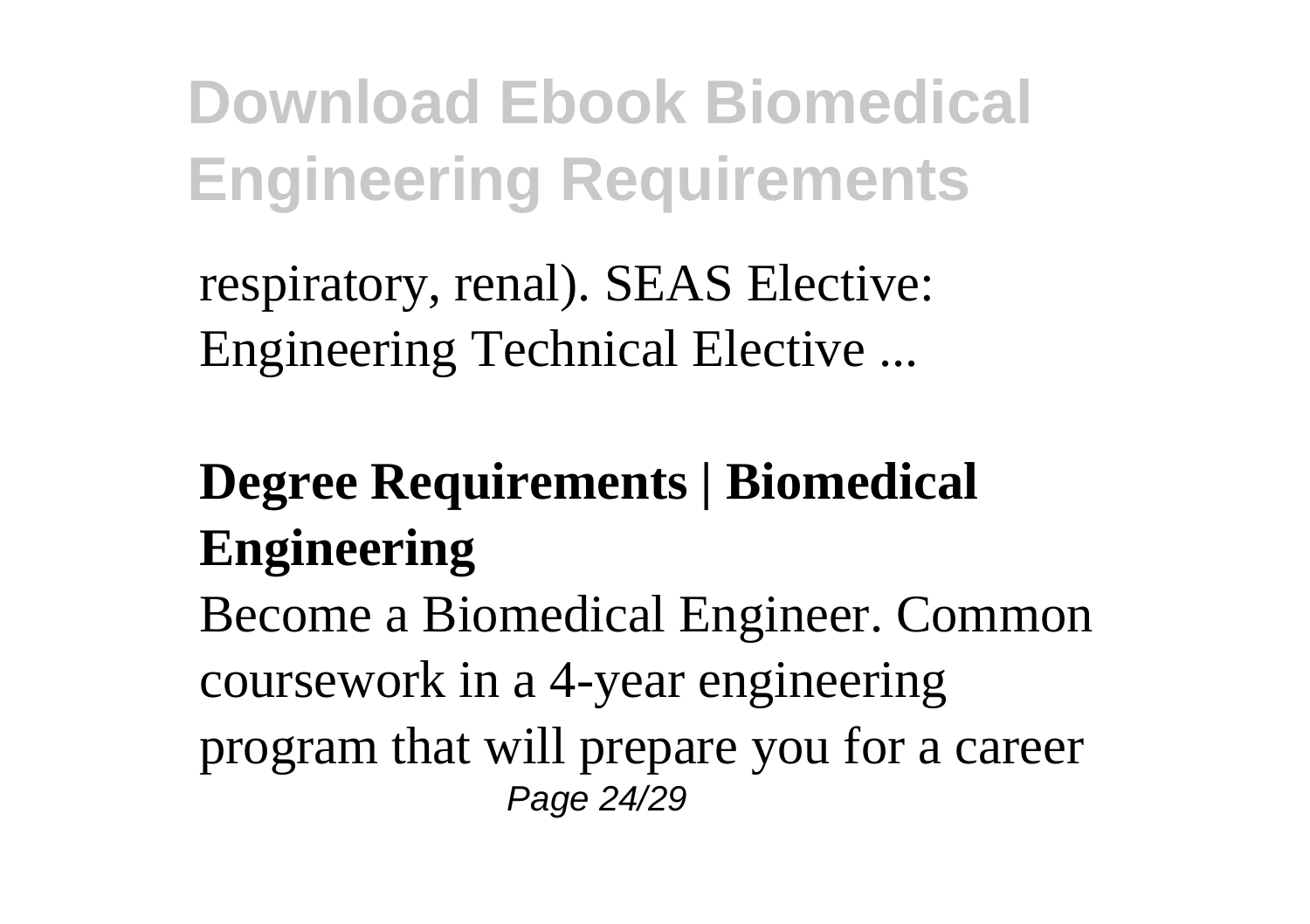as a biomedical engineer includes biomedical instrumentation, biomechanics, physics for medicine, therapeutic medical devices, and biochemical engineering. Many employers expect biomedical engineers to have a master's degree.

#### **Biomedical Engineering, Bachelor of** Page 25/29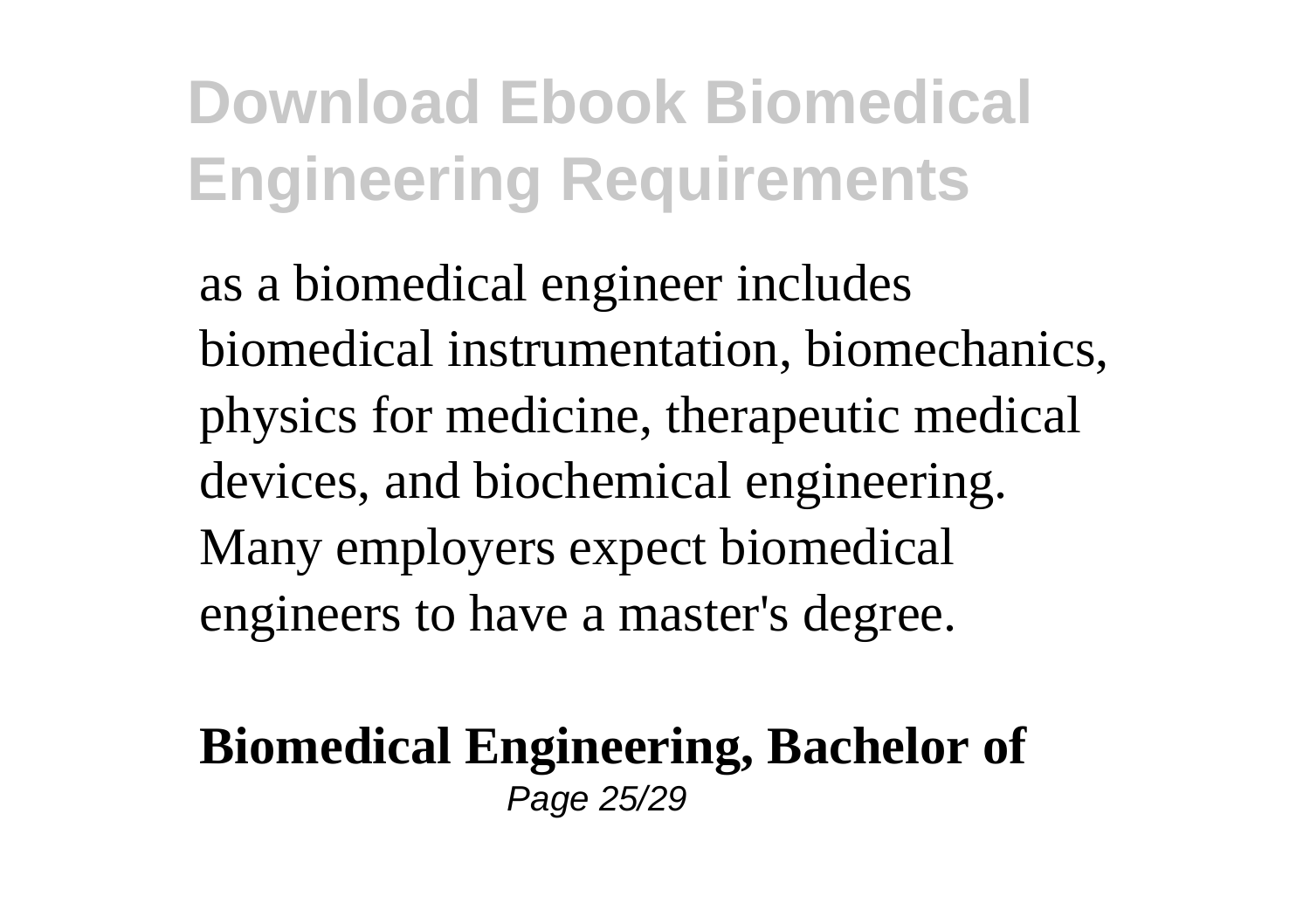#### **Science (B.S ...**

The biomedical engineering curriculum has been designed to provide a solid foundation in mathematics, life and physical sciences, and engineering. Sufficient flexibility in the upper division requirements encourages students to explore specializations within the field, Page 26/29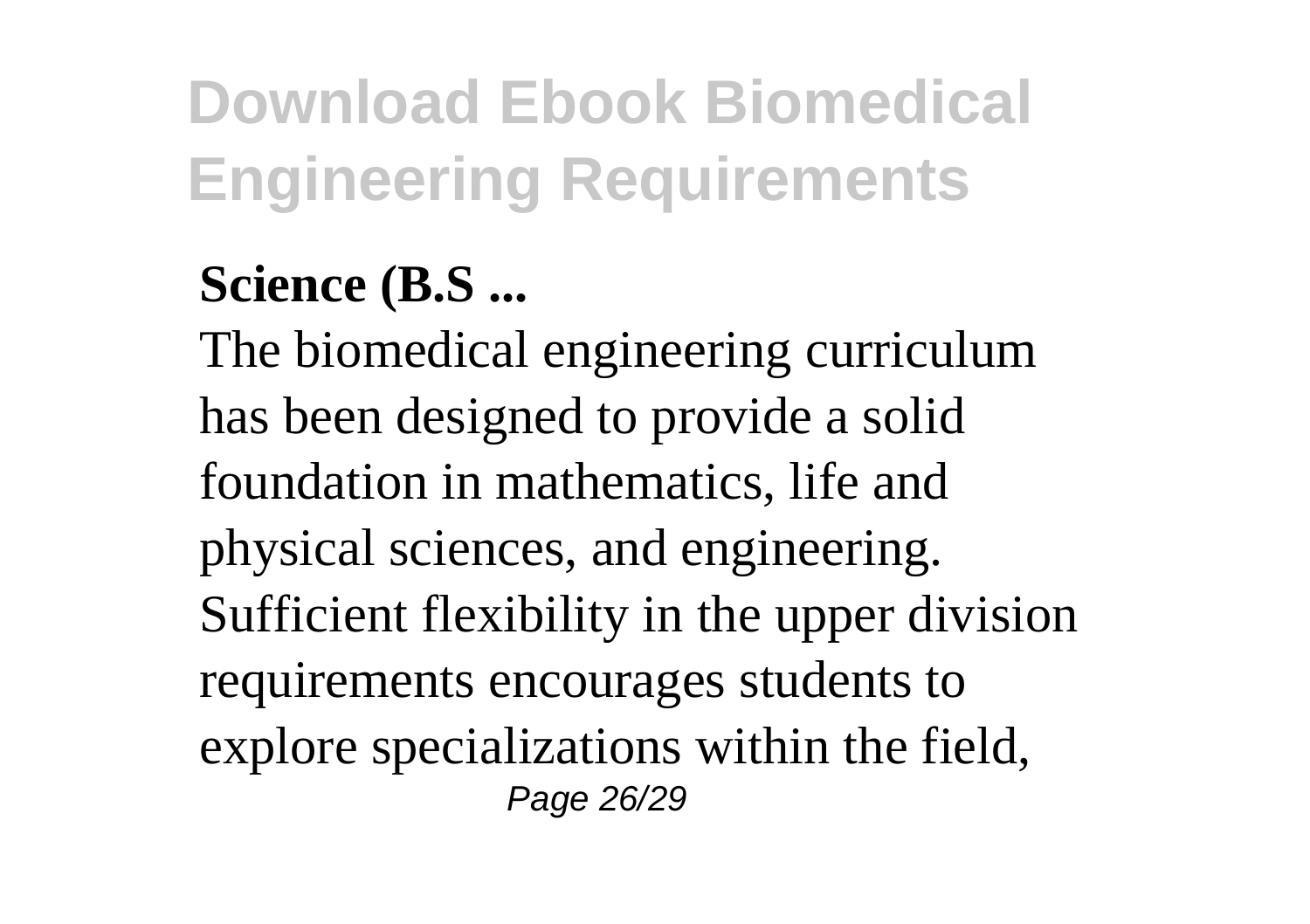through the judicious selection of engineering and science electives.

#### **Biomedical Engineering | School of Engineering**

B.S. in Biomedical Engineering Typical Course Sequence Course Sequence for students with one year of Calculus This Page 27/29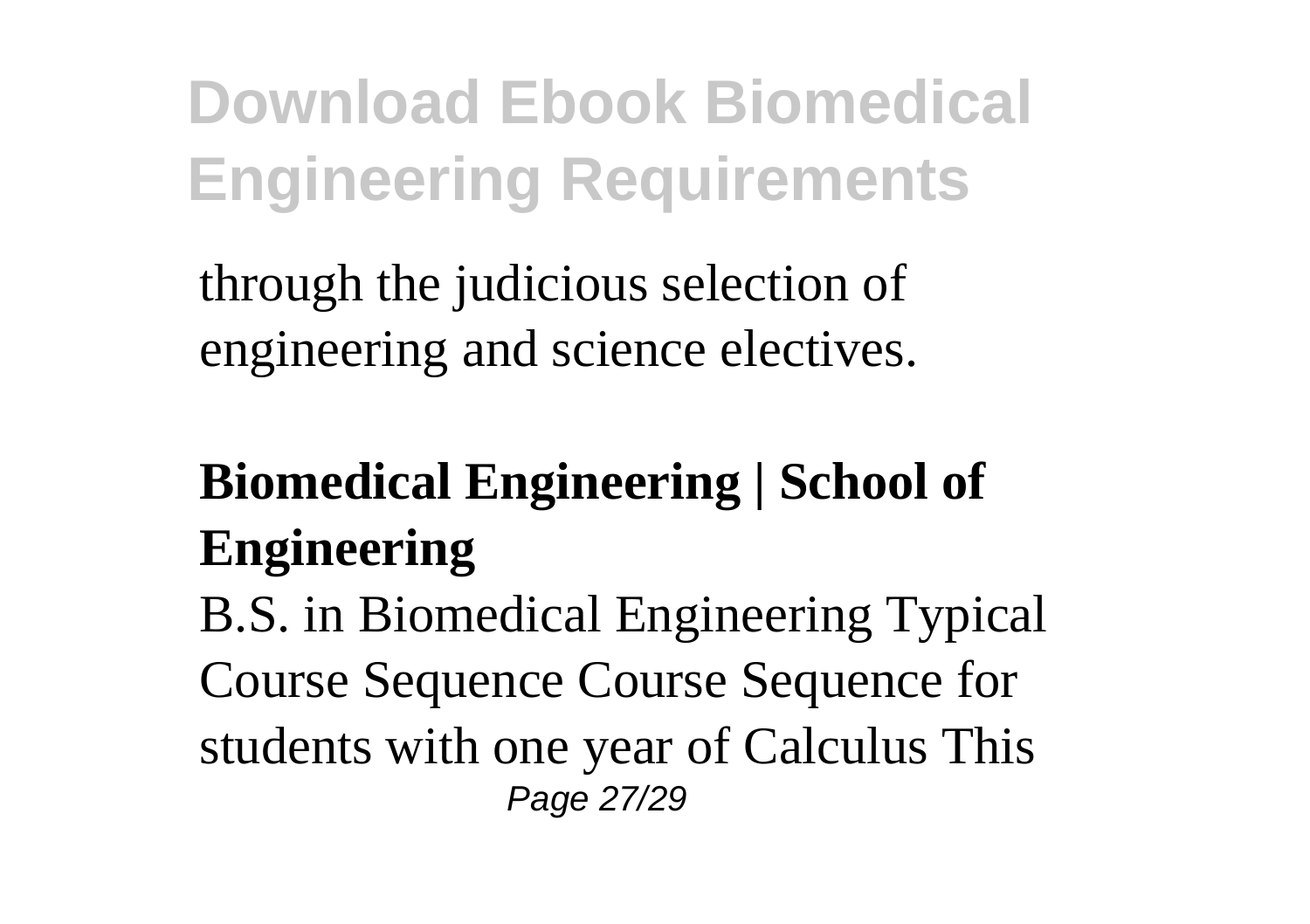program requires 11 technical term courses beyond the 10 prerequisite courses (MATH 112, MATH 115, ENAS 151 (or MATH 120), ENAS 194, PHYS 180, PHYS 181, PHYS 205, PHYS 206, CHEM 161 (or CHEM 163), and BIOL 101/102).